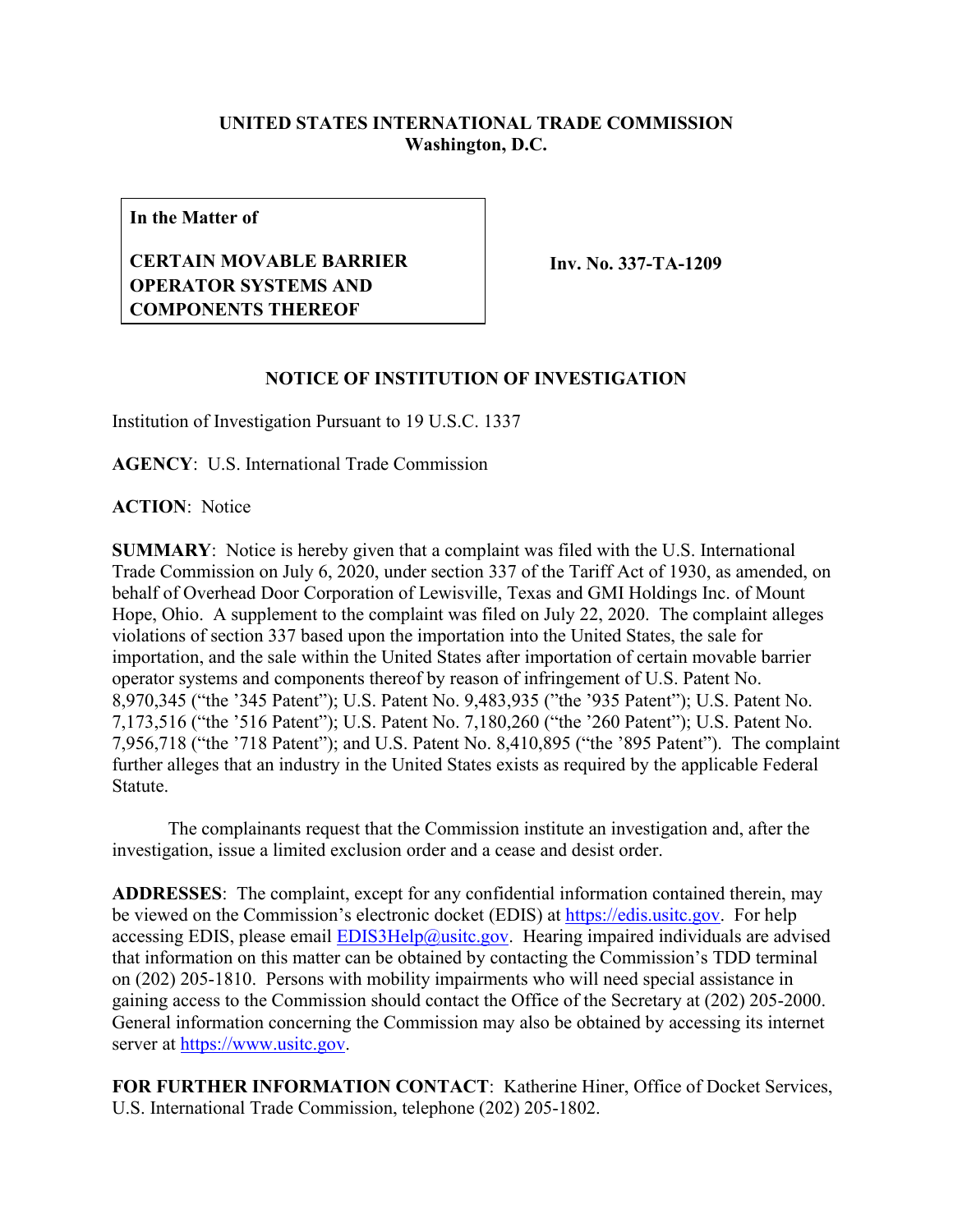## **SUPPLEMENTARY INFORMATION**:

**AUTHORITY**: The authority for institution of this investigation is contained in section 337 of the Tariff Act of 1930, as amended, 19 U.S.C. 1337, and in section 210.10 of the Commission's Rules of Practice and Procedure, 19 C.F.R. 210.10 (2020).

**SCOPE OF INVESTIGATION**: Having considered the complaint, the U.S. International Trade Commission, on August 4, 2020, **ORDERED THAT** –

(1) Pursuant to subsection (b) of section 337 of the Tariff Act of 1930, as amended, an investigation be instituted to determine whether there is a violation of subsection (a)(1)(B) of section 337 in the importation into the United States, the sale for importation, or the sale within the United States after importation of certain products identified in paragraph (2) by reason of infringement of one or more of claims 1, 2, 16, and 17 of the '345 patent; claims 1, 4, 16, and 19 of the '935 patent; claims 10-12, 14-16, and 18 of the '516 patent; claims 1-3, 7, and 8 of the '260 patent; claims 18 and 24 of the '718 patent; and claim 17 of the '895 patent, and whether an industry in the United States exists as required by subsection (a)(2) of section 337;

(2) Pursuant to section 210.10(b)(1) of the Commission's Rules of Practice and Procedure, 19 C.F.R. 210.10(b)(1), the plain language description of the accused products or category of accused products, which defines the scope of the investigation, is "garage door systems and components thereof, remote controls, wireless transmitters, and software for operating the garage door systems";

(3) For the purpose of the investigation so instituted, the following are hereby named as parties upon which this notice of investigation shall be served:

(a) The complainants are:

Overhead Door Corporation 2501 South State Highway 121, Bus., Suite 200 Lewisville, TX 75067

GMI Holdings Inc. One Door Drive Mount Hope, OH 44660

(b) The respondent is the following entity alleged to be in violation of section 337, and is the party upon which the complaint is to be served:

> The Chamberlain Group, Inc. 300 Windsor Drive Oak Brook, IL 60523